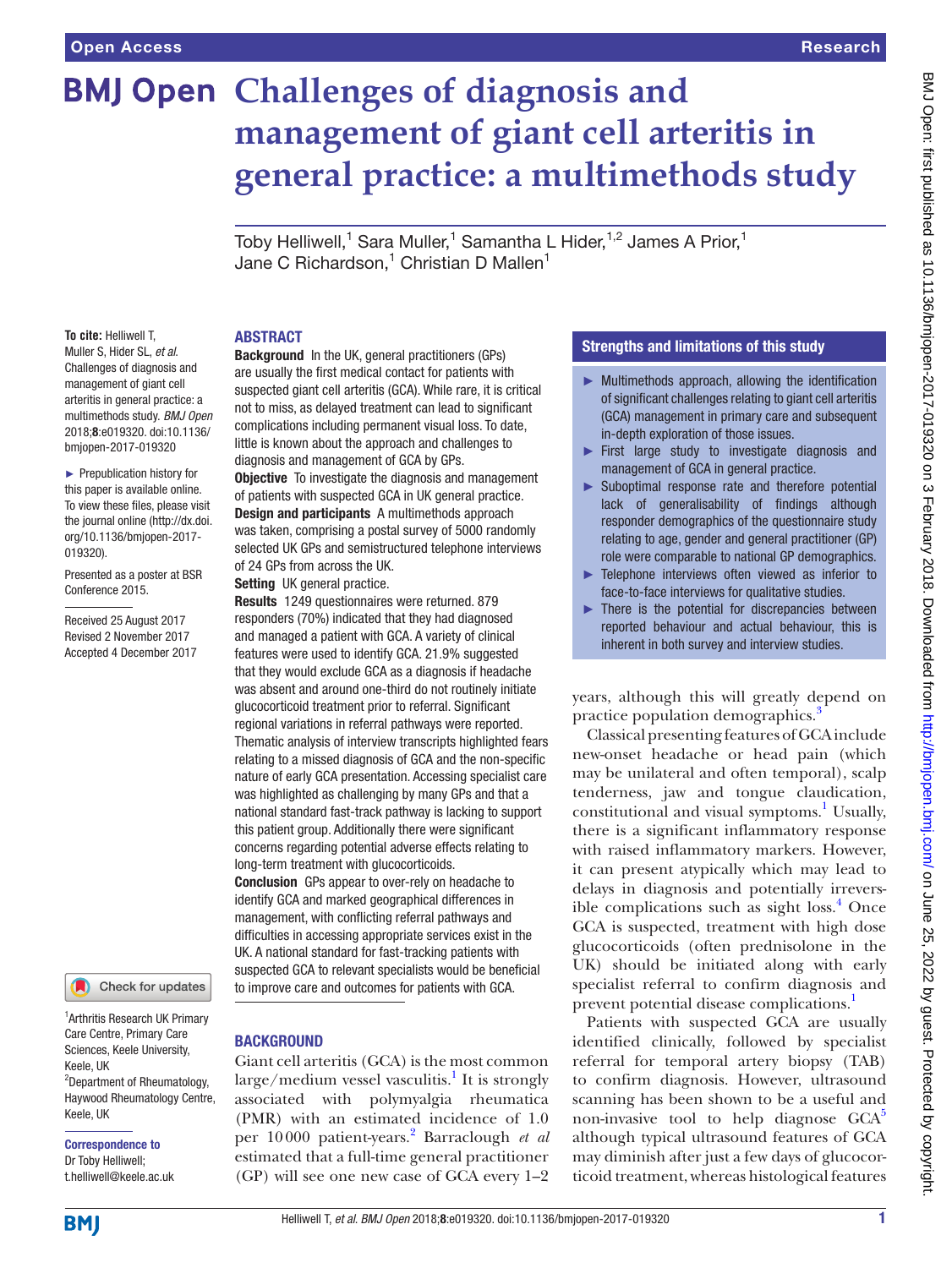of GCA may still be evident on TAB several months after initiation of treatment.<sup>[6](#page-7-2)</sup> However, the sensitivity of TAB can vary with 13%–19% of patients with typical features of GCA having a negative TAB.[7](#page-7-3)

In the UK, GPs are the first point of medical contact for most patients. The role of the GP involves maintaining a high index of suspicion for the disorder, to initiate early therapy and urgently refer to an appropriate specialist for diagnostic confirmation.<sup>[1](#page-6-0)</sup> Following diagnosis, GPs are often key in tapering glucocorticoid treatment as well as monitoring and management of glucocorticoid-related adverse effects and impact on comorbidity, for example, osteoporosis, cardiovascular disease, diabetes and development of serious infections[.2 8](#page-6-1)

The aim of this study was to investigate the diagnostic challenges and initial and ongoing management of patients with GCA by GPs in the UK.

# Materials and methods

Given the potential variation in management practices due to multiple influences, such as patient presentation, multimorbidity, availability of services and variations in practice and local policy, a multimethods approach combining two study methodologies was chosen to produce a more complete overall description of current GP diagnostic and management practices for GCA.<sup>[9](#page-7-4)</sup> First, a national cross-sectional postal survey of 5000 randomly selected UK GPs was undertaken to investigate PMR and its closely associated illness of GCA, followed by a semistructured telephone interview study with a purposive sample of survey responders to investigate in depth the challenges of diagnosis and management associated with GCA and PMR. The cross-sectional postal survey was undertaken first, with the findings used to help develop the topic guide for the interview study. This paper presents the combined findings from the two studies relating to GCA.

#### PMR national cross-sectional postal questionnaire survey

A cross-sectional survey was mailed to a random sample of 5000 GPs from across the UK identified from the Binley's database. The Binley's database contains the names and addresses of the majority of GPs working in the UK. It also contains other forms of information, including the type of practice, the practice population size, practitioner seniority and some of the clinical services provided ([www.binleys.com\).](www.binleys.com) An online option for survey completion was also available through Survey Monkey [\(https://](https://www.surveymonkey.com) [www.surveymonkey.com](https://www.surveymonkey.com)). Non-responders were sent a reminder card after 2 weeks and a further survey pack after 4 weeks. The survey was closed 6 weeks after the second survey pack was sent.

No standard survey instrument exists for assessing diagnosis and management of GCA by GPs and so questions were specifically developed using current literature and guidelines for GCA.<sup>[1](#page-6-0)</sup> Questions related to how diagnosis was made (signs and symptoms) and how the GP managed

patients with suspected GCA. A mixture of open and closed response questions were used. The questionnaire was piloted among GPs, rheumatologists and patients.

Descriptive statistics were generated (mean, SD and IQR) using the statistical analysis package SPSS V.22.0 for closed response questions(IBM). For open response questions, a thematic content analysis was used.<sup>10</sup>

# The interview study

Participants in the interview study were purposively sampled from responders to the GP survey who had agreed to further contact. To reflect as broad a range of practitioner experience as possible, sampling was based on clinical experience, gender and clinical seniority. The qualitative interview study topic guide which was used as a guide for topics to discuss, was informed by findings from the cross-sectional survey and relevant GCA literature. The topic guide was reviewed and refined with feedback from GPs, rheumatologists and qualitative researchers. As transcripts were reviewed, the topic guide was modified to focus on themes identified from early interviews. The topic guide was piloted with two GPs and refined within the research team. These interviews were not included in the data analysis.

Interviews were audio recorded and transcribed verbatim using an approved transcription company.<sup>[11](#page-7-6)</sup> The resulting transcripts were screened to remove any identifying information. Thematic analysis, as described by Braun and Clarke, was used to analyse resulting transcript data. $12$  Analysis of the transcripts was managed using NVivo V.10. $^{13}$  TH performed the analysis and an inter-rater exercise was undertaken in which three other researchers (SM, SLH, JCR) were asked to independently analyse and identify general themes relating to a randomly selected interview to compare with findings by TH. No changes resulted from this exercise.

# **RESULTS**

One thousand two hundred and forty-nine (25%) completed questionnaires were received and analysed. Eight hundred and seventy-nine (70%) GPs had indicated that they had managed a patient with GCA. Responders to the survey had a mean age of 44 years (SD 9.25) and a mean of 13.5 years since qualifying as a GP. Fifty-two per cent were female and the majority were partners (74%), with salaried  $(21\%)$  and locum GPs  $(3\%)$  comprising the remainder. For the qualitative study, 24 GP participants were telephone interviewed from various regions across the UK. Sixteen participants were female and 15 participants were GP partners.

#### Questionnaire survey: initial diagnosis and management

Free text open response questions in the questionnaire were used to ask all participants to describe how they made a diagnosis of GCA. The results are summarised in [table](#page-2-0) 1.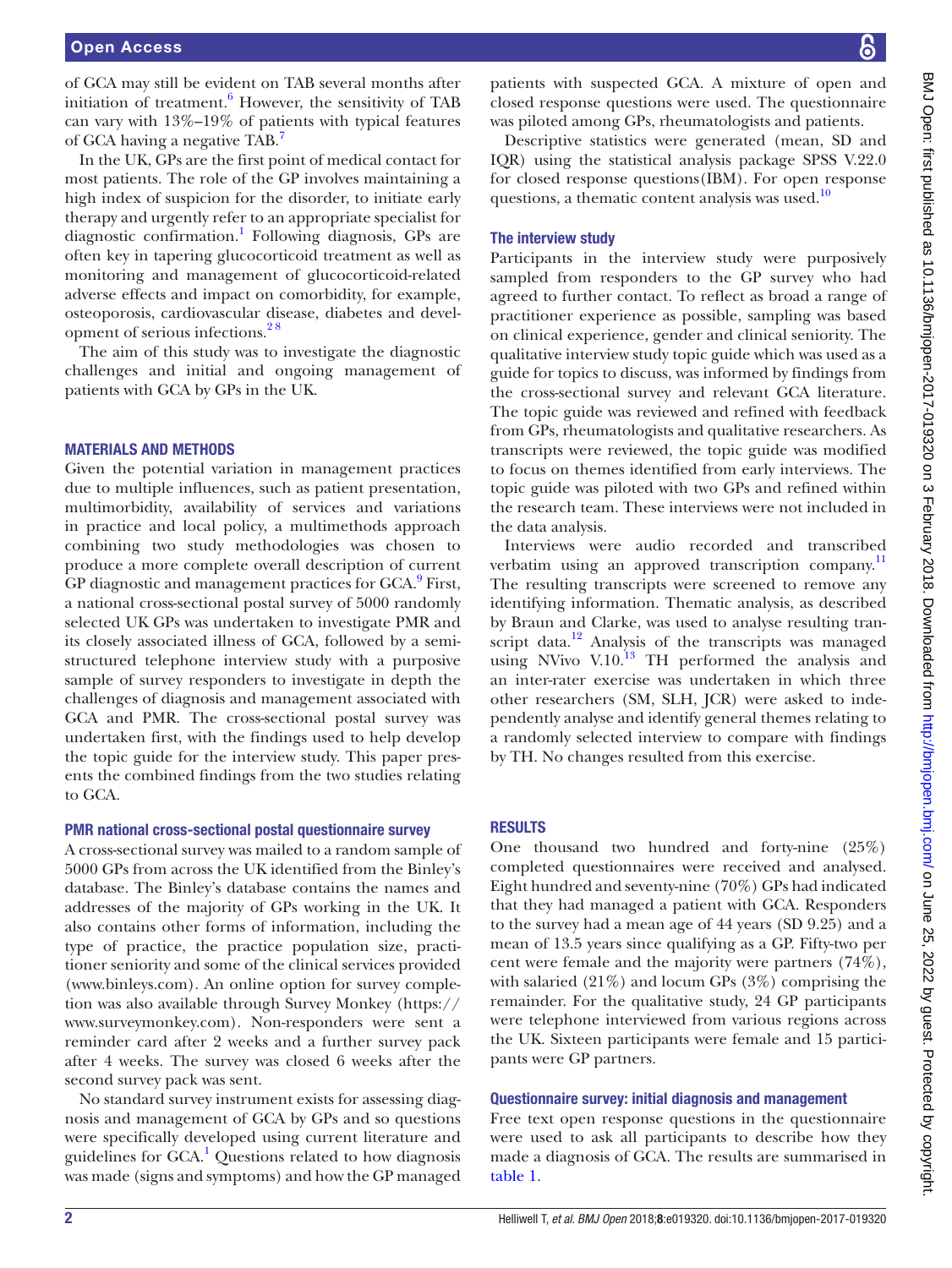<span id="page-2-0"></span>

| <b>Table 1</b> The features used by responders to identify GCA |                        |  |
|----------------------------------------------------------------|------------------------|--|
| <b>GCA feature</b>                                             | <b>Theme frequency</b> |  |
| Headache/head symptoms                                         | 1071                   |  |
| Visual disturbances                                            | 671                    |  |
| Scalp (including temporal artery<br>tenderness)                | 468                    |  |
| Jaw symptoms                                                   | 420                    |  |
| <b>PMR</b> symptoms                                            | 69                     |  |
| Systemic symptoms                                              | 65                     |  |
| Fatigue                                                        | 29                     |  |
| Joint/muscle symptoms                                          | 20                     |  |
| Tonque symptoms                                                | 12                     |  |

GCA, giant cell arteritis; PMR, polymyalgia rheumatica.

The predominant reported clinical feature used to diagnose GCA was headache, along with visual disturbance and scalp tenderness. Survey responders indicated that they often used a combination of features when making a new diagnosis. Of particular note, however, was that 21.9% of responders indicated that they only use headache to identify GCA.

Management of GCA can be divided into (1) initial treatment and referral and (2) long-term glucocorticoid reduction and monitoring. For GPs, initial management is intimately associated with diagnosis as patients with suspected GCA require urgent specialist referral for definitive diagnosis and treatment. [Table](#page-2-1) 2 summarises the immediate subsequent actions of GPs who have identified patients with suspected GCA.

Guidance advises that treatment should not be delayed and that appropriate urgent referral for specialist diag-nostic confirmation should be made.<sup>[1](#page-6-0)</sup> Four hundred and forty-five responders to the survey (35.6%) indicated that they would not routinely initiate glucocorticoid treatment prior to referral. However, 78.7% (n=983) reported that if they were to initiate treatment, appropriate doses of between 40 and 60mg of prednisolone would be prescribed. GP responders indicated that they were referring patients with suspected GCA to a variety of

<span id="page-2-1"></span>

| <b>Table 2</b> Actions undertaken by GPs with patients with<br>suspected GCA                                   |            |  |
|----------------------------------------------------------------------------------------------------------------|------------|--|
| <b>Action</b>                                                                                                  | $n$ (%)    |  |
| Urgent blood tests, initiate treatment and refer<br>for outpatient review urgently, if blood tests<br>positive | 554 (44.4) |  |
| Refer to hospital immediately without<br>investigation                                                         | 244 (19.5) |  |
| Urgent blood tests and refer to hospital<br>immediately if positive                                            | 201(16.1)  |  |
| Urgent blood tests, initiate treatment and refer<br>for outpatients review routinely                           | 66 (5.3)   |  |
|                                                                                                                |            |  |

GCA, giant cell arteritis; GP, general practitioner.

Open Access

<span id="page-2-2"></span>

| Specialties to which patients with GCA are referred<br>Table 3 |               |  |
|----------------------------------------------------------------|---------------|--|
| <b>Specialty</b>                                               | Frequency (%) |  |
| Rheumatology                                                   | 478 (38.3)    |  |
| Ophthalmology                                                  | 366 (29.3)    |  |
| General medicine                                               | 144 (11.5)    |  |
| Accident and emergency                                         | 35(2.8)       |  |
| Neurology                                                      | 12(1.0)       |  |
| Elderly care                                                   | 9(0.7)        |  |
| Other                                                          | 41(3.3)       |  |
| Missing                                                        | 164 (13.1)    |  |
| $CCA$ giant coll orterition                                    |               |  |

GCA, giant cell arteritis.

different specialities using an assortment of referral pathways, depending on the geographical location in the UK. [Table](#page-2-2) 3 summarises to which specialty survey responders refer patients with suspected GCA.

# Themes identified from the qualitative study **Diagnosis**

The two main themes identified from the interview study related first to the presenting features of GCA and second to fears of missing a diagnosis of GCA.

# *Presenting features of GCA*

When asked about GCA symptoms in the interviews, participants often gave textbook descriptions of classical features of GCA.

Headache in someone over 55 you think giant cell arteritis really, that's my mantra, new different headache, classically unilateral but not always, focused around the temple, potentially some tenderness there, possibly protruding temporal artery, classically tender when they're combing their hair, but also looking for things like jaw claudication or tongue symptoms, […] and obviously the dread of visual disturbance as well really which can be anything really. GP6  $(20, F, P)^1$ 

While textbook descriptions of classical GCA were given, there was recognition that some of these features may be difficult to recognise or link to GCA.

jaw claudication is interesting, because I know at the time, my colleague and myself, kind of, looked a bit more up about GCA and he said, 'I've never heard of jaw claudication. GP15 (25, F, P)

# *Fear of missing case of GCA*

GPs expressed considerable fear about missing a diagnosis of GCA given the potential for irreversible visual loss.

i Key: GP identifier (time qualified as a GP (years), gender (male/ female), seniority/role (S, salaried; P, partner;)).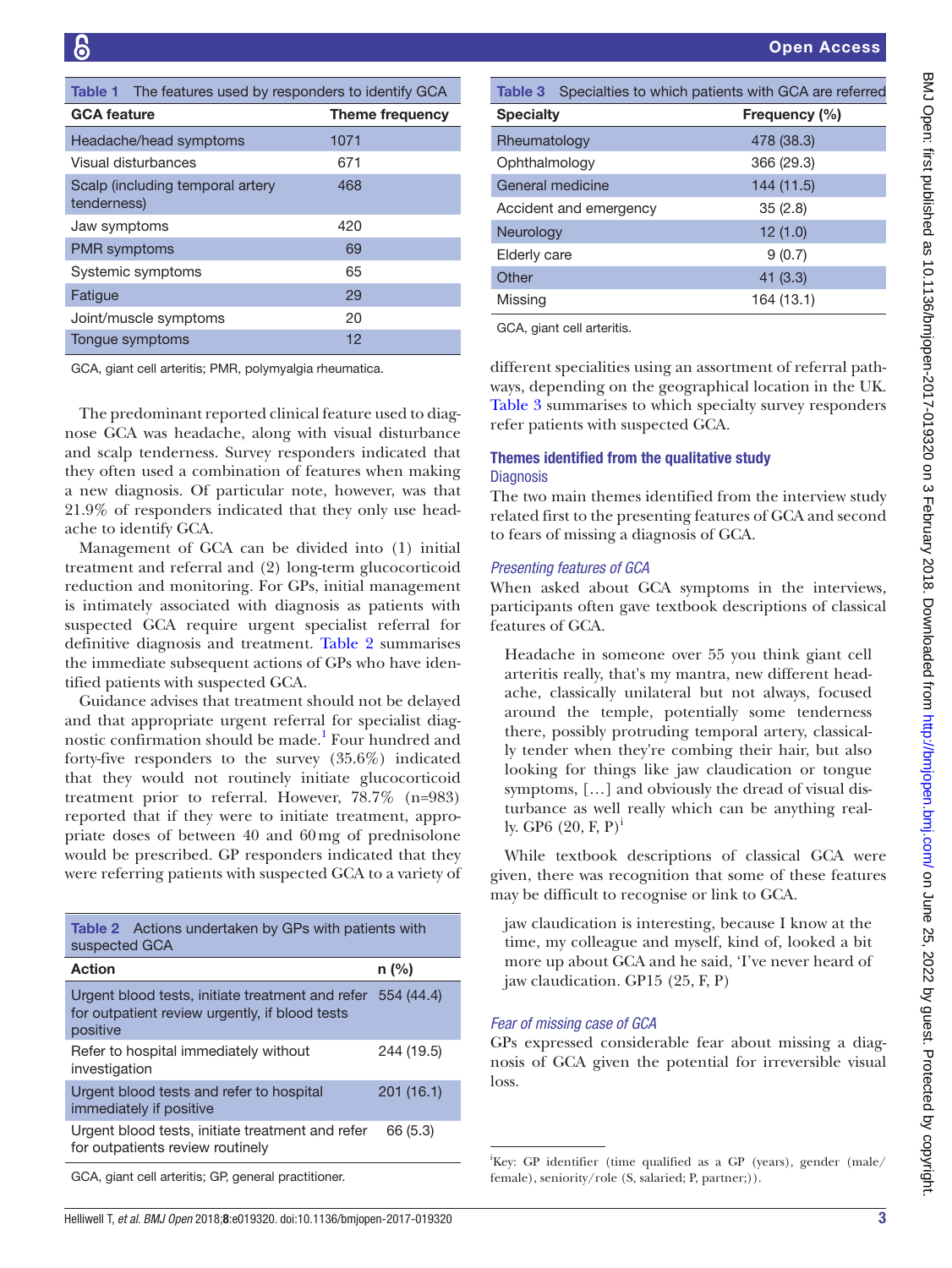I find it, sort of, trickier, I think, to diagnose. I worry about it more. I worry about missing it. And I feel far less confident about treating it. I think when I was first qualified as a GP I think I thought somebody had got it every week. Anybody who'd got a headache, you know. GP24 (12, F, S)

Fears surrounding missing a diagnosis of GCA also related to the potential for a wide range of symptoms and atypical presentations.

Just with a vague headache, and hadn't had any visual disturbance at that point in time. And he didn't really have a lot of temporal artery tenderness. […] We did some bloods at that point, and the ESR and CRP were normal […]… I wrote in the notes at the time, 'Excludes GCA'…which, having read a bit more about it since, after this happened, doesn't totally exclude it. GP15 (25 , F, P)

# Management

Two main themes were identified from the interview transcripts. First, initial and ongoing treatment and monitoring and second, referral for definitive diagnostic confirmation by a specialist.

# *Initial and ongoing treatment*

Most participants indicated that they would initiate patients with suspected GCA on appropriate doses of prednisolone.

I think the rheumatologists would say start the 60[mg] and I will see them in clinic. GP4 (6, M, P)

However, there was recognition that treatment could impact on the sensitivity of the TAB, especially if it was going to be delayed.

what then happens in secondary care, it's less than ideal, they seem to rotate who might do a temporal artery biopsy between vascular, ophthalmology and general surgery […] but the patient generally is having that temporal biopsy before ever seeing a rheumatologist and the timeliness of that temporal artery biopsy is not ideal. GP6 (20, F, P)

Local policy also had a significant impact on how patients with suspected GCA were initially treated. This, as well as concerns surrounding the impact that treatment could have on biopsy effectiveness, may account for some of the significant number of participants who indicated that they would not initiate treatment prior to referral.

Locally this gets referred to ophthalmology[…] and our practice is actually within the grounds of the hospital so we've got no issues really in terms of administering steroids you know before they were seen, they would be seen within an hour by an ophthalmologist. GP7 (10 , M, P)

The principal and overarching concern relating to long-term management was the potential adverse effects of glucocorticoid treatment.

Well, it's a good two years of treatment with steroids and all the complications and side effects that they carry with them. So, yes, and high doses of it, which have been poorly tolerated with the patients. [...] One patient, she had diabetes, and she was started on the steroids, and she was struggling with awful side effects from the steroids. She developed, well, lots of depressive symptoms. Her blood sugars went all over the place. She got a lot of pitting oedema of the legs, which was hampering her mobility. She got unsteadiness due to the steroids. GP21 (7, F, S)

# *Referral for definitive diagnostic confirmation by a specialist*

Specialist referral for definitive diagnostic confirmation was a significant issue for GPs, with referral pathways being highly variable across the UK. The specialty to which patients with suspected GCA were referred can depend on presenting clinical features; however, some of this variation reflects local policy and also the regional availability of services and specialities.

If their history was suspicious and their inflammatory markers were raised, I would then contact…well we've had this issue between rheumatology and ophthalmology and who to contact, and the line seems to be that if they've got any visual symptoms then they go to ophthalmology and if they haven't then they go to rheumatology. GP13 (5, F, S)

However, in some regions of the UK GPs reported that referral pathways were not clear and that specialist referral can be challenging.

But, generally, you speak to the on-call medical team, and they will advise me to speak to someone else. And then they advise me to speak to someone else. So you end up making loads of phone calls to try and find out which route you go in. GP21 (7, F, S)

Some participants reported that their local policy involved the GP requesting the TAB prior to review by a specialist. This often created challenges in itself.

we would try and get a temporal artery biopsy fairly promptly. It has been a bit difficult in the past, and you know, you're supposed to get it done within a day or two. We traipse round the ophthalmologists, who say, 'No, speak to the vascular people.' Who say, 'No, speak to the general surgeons.' Well, we tried, initially, referring to the ophthalmologist, and they just aren't keen at all […] at the moment we've had, a general surgery team who have done a temporal artery biopsy for us, and the vascular surgeons have. GP15 (25, F, P)

Further quotations illustrating the two main themes can be seen in [table](#page-4-0) 4.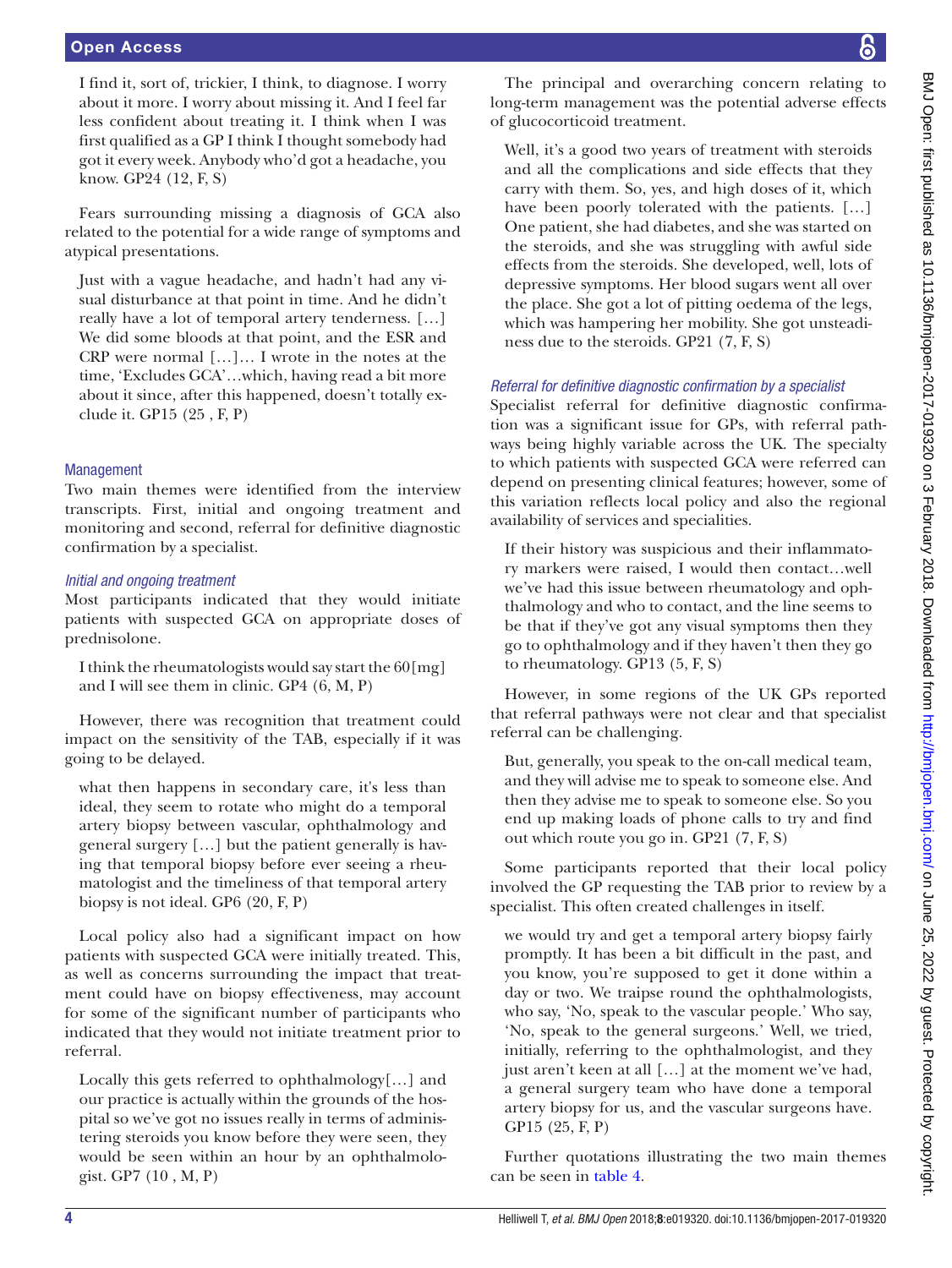<span id="page-4-0"></span>

| Table 4 Verbatim quotations from the qualitative study and open responses from the cross-sectional survey |                                                         |                                                                                                                                                                                                                                                                                                                                                                                                                                                                                                                                                                                                                                                                                                                                                                                                                                                                                                                                    |  |
|-----------------------------------------------------------------------------------------------------------|---------------------------------------------------------|------------------------------------------------------------------------------------------------------------------------------------------------------------------------------------------------------------------------------------------------------------------------------------------------------------------------------------------------------------------------------------------------------------------------------------------------------------------------------------------------------------------------------------------------------------------------------------------------------------------------------------------------------------------------------------------------------------------------------------------------------------------------------------------------------------------------------------------------------------------------------------------------------------------------------------|--|
| <b>Theme</b>                                                                                              | <b>Subtheme</b>                                         | Verbatim quotation                                                                                                                                                                                                                                                                                                                                                                                                                                                                                                                                                                                                                                                                                                                                                                                                                                                                                                                 |  |
| Challenges of diagnosis                                                                                   | Fear of missing GCA<br>and non-specific<br>presentation | "an elderly lady who was having headaches and kind of pain around<br>her eyes and I'm trying to think what other symptoms she had, general<br>misery really. And it sort of came and went and came and went and<br>she didn't really have any visual problems which is good and when you<br>said to her, 'Does it hurt to chew?' she'd say, 'Oh yes I think it does'.<br>And so yes all of that so in the end I started, I did discuss it with our<br>local physicians because just in that situation where you don't want to<br>miss it but on the other hand it doesn't seem like it's probably the most<br>likely diagnosis. And we got as far as them saying, 'Well if it's maybe<br>a possibility then go ahead and treat with steroids', at which point she<br>said, 'No I'm feeling much better thank you'. And that was that until she<br>started complaining about it again another few months later." GP17 (11,<br>F, P) |  |
| Initial and ongoing<br>treatment and monitoring                                                           | <b>Starting treatment</b>                               | "And, certainly, in the past couple of years, we've started them on<br>steroids first, because, kind of, getting anybody to see them quickly,<br>you know, within a day or two, not been possible, which doesn't seem<br>very ideal to me. And we've taken the view if it turns out to be wrong,<br>we can stop it, but if we don't start it, there might be a problem before<br>they get the biopsy. So that's, kind of, what we've done here." GP15<br>(25, F, P)                                                                                                                                                                                                                                                                                                                                                                                                                                                                |  |
|                                                                                                           |                                                         | "Yes again just I think in terms of the ongoing management really<br>because my experience with another patient, the one that ended up<br>with visual disturbance, she sort of then fell between ophthalmology<br>and rheumatology without either necessarily taking full responsibility<br>for her and actually she was a patient of a partner of mine so he was<br>kind of following her up but his experience was that he was piggy in the<br>middle really." GP 6 (20, F, P)                                                                                                                                                                                                                                                                                                                                                                                                                                                   |  |
|                                                                                                           | Expediency of review                                    | "you refer them under a two week wait, and it's not that much of an<br>emergency, whereas we all thought you referred them acutely, because<br>it was that much of an emergency. So there was a big discrepancy of<br>views between what we felt we'd been taught about it, and what other<br>people were now doing." GP23 (12, F, S)                                                                                                                                                                                                                                                                                                                                                                                                                                                                                                                                                                                              |  |
|                                                                                                           |                                                         | "I know we, kind of, all get it drummed into us, you know, we should all<br>get these things sent in on the day. But I think, well, one of them was<br>hanging round for a year, and he didn't really come to any harm, except<br>undue pain and distress that he had. And the other one was hanging<br>round for a couple of months, you know. And they were both proved-<br>as I say, I'm turning the clock back 15 years-but I think they were both<br>proven to be temporal arteritis. It maybe isn't that, kind of, you know,<br>you must get them in on the day, as I thought as a medical student, you<br>know." GP22 (15, M, P)                                                                                                                                                                                                                                                                                            |  |
| Challenges with referral<br>for definitive diagnostic<br>confirmation by specialist                       | Delays in temporal<br>artery biopsy                     | "The patient that I referred on the NHS, she ended up having a biopsy<br>before she saw a consultant rheumatologist. So, yes, it was done that<br>way round. The biopsy, of course, came back negative because the<br>two week delay before getting it done meant the steroids had treated it."<br>GP21 (7, F, S)                                                                                                                                                                                                                                                                                                                                                                                                                                                                                                                                                                                                                  |  |
|                                                                                                           |                                                         | "Local issue regarding whether ophthalmology or vascular surgery will<br>perform temporal artery biopsy, reliability of this procedure and steroid<br>response whilst waiting for the biopsy." Participant 2506 (4, 2, P)                                                                                                                                                                                                                                                                                                                                                                                                                                                                                                                                                                                                                                                                                                          |  |

Key to participant demographic: GP (n) (qualitative study identifier), Participant (n) (survey identifier) (time qualified as a GP (years), gender (Male/Female), seniority/role (S, salaried; P, partner)).

GCA, giant cell arteritis; GP, general practitioner.

# **DISCUSSION**

This is the first study of its kind to explore diagnosis and a critical aspect of the care pathway for patients with suspected GCA. GCA remains a diagnosis that GPs worry about missing. While GPs were comfortable

with classical presentation patterns, an over-reliance on headache to trigger consideration of a diagnosis of GCA was evident, with some GPs having limited awareness of the full range of symptoms associated with GCA.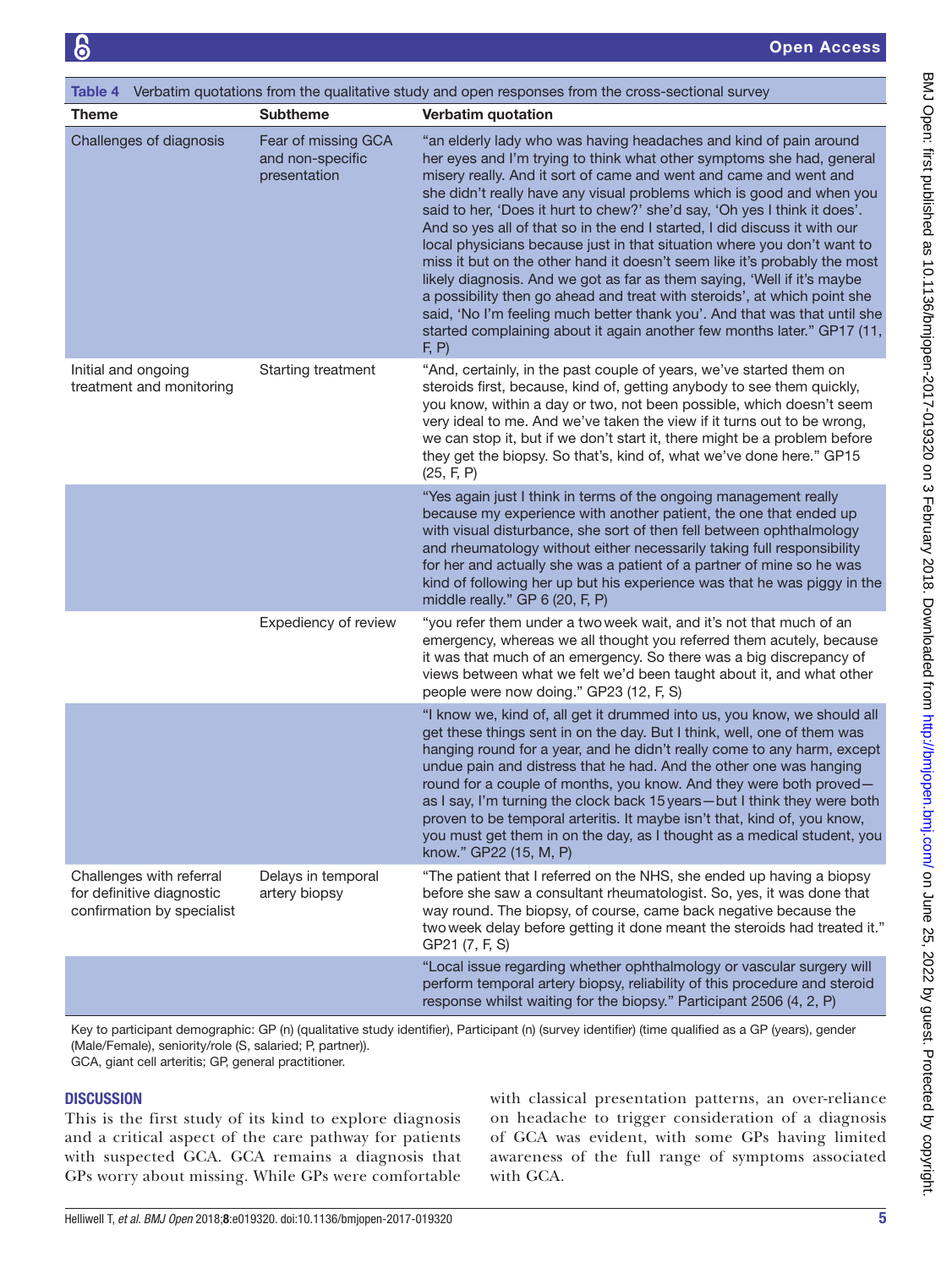The predominant findings from the cross-sectional study, suggest initiation of treatment for patients with suspected GCA is not always routine. However, a significant finding from both the cross-sectional survey and qualitative interview study demonstrated that referral pathways across the UK vary greatly. Additionally, GPs have significant concerns relating to treatment with longterm glucocorticoids in this patient group, especially in conjunction with coexisting multimorbidity.

# Recommendations

Early identification, referral and initiation of appropriate treatment for patients with suspected GCA in general practice is critical to prevent complications such as irreversible visual loss.

GPs responding to the survey seem to be over-relying on headache when diagnosing GCA. Given that almost half of patients do not present with a classical temporal headache and that 24% of patients with proven GCA have no headache symptoms at all, $^{14}$  excluding GCA on the basis of no headache has the potential to miss a significant proportion of patients with GCA. However, symptoms like headache are common $^{15}$  with over half of over 65year olds having had a headache in the previous 12 months,<sup>16</sup> yet serious pathology is rare in general practice. Therefore the collective clinical picture needs to be considered and has to include the full range of features of GCA.

The group of patients with no headache are recognised to be at higher risk of permanent visual loss as a result of delayed diagnosis.[4 17](#page-7-0) Therefore, if alternative presentations are not recognised by GPs, they will continue to remain a high-risk group. Educating clinicians about other presenting symptoms and atypical presentations is essential to optimise diagnosis and reduce delays in instigating appropriate treatment and referral, which could reduce the potential for visual loss and serious long-term complications for this patient group.

A considerable proportion of GPs indicated that they would not initiate treatment prior to referral for specialist review. From the questionnaire responses, current primary care practice would seem to be in line with UK recommendations,<sup>1</sup> indicating that appropriate doses of glucocorticoids, when given, are being prescribed at initiation. Additionally, there seems to be wide variation in practice across the UK relating to routes of referral and who arranges and performs TAB. Rheumatology remains the predominant specialty to whom GPs refer patients with suspected GCA, but a range of different specialities were identified by participants. These findings may in part reflect variations in local policy and the availability of specialities regionally. However, it may also identify a lack of GP awareness of current national GCA guidelines.

Research into conditions such as rheumatoid arthritis highlights that delays in diagnosis can occur at several points in the patient journey. These include the patient recognising that there is a problem requiring consultation (patient level), the patient then getting an appointment

with the GP, the GP recognising that referral is needed and making the referral (GP delay) and the patient getting an appointment with the specialist (specialist delay).[18](#page-7-12) These points of delay are also likely to be relevant to patients with GCA. Health promotion could be used to improve patients' awareness of GCA, but may be of limited value given the rarity of the condition and the wide and non-specific symptoms that patients experience early in the disease course. However, educational strategies for front line clinicians in the early recognition and management of GCA is critical; although some responders indicated that there do not appear to be robust fast-track clinical pathways in their local region for patients with suspected GCA. Given the relative rarity of GCA and variation in its early presentation, $^{14}$  the potential for it not being recognised or for initial misdiagnosis is high. In regions where TAB is arranged by the GP or undertaken before seeing the relevant specialist, there is the possibility that a significant amount of unnecessary biopsies are being performed especially given that there is a great burden of temporal artery biopsies on surgical departments with sometimes low yield rates of positive biopsy.<sup>19</sup> This potentially could be avoided if patients with suspected GCA were carefully selected by a clinician with significant experience in diagnosing and identifying suspected GCA. No participants discussed temporal artery ultrasound which can be used to help identify patients with  $GCA<sup>5</sup>$  and this may be because this imaging modality where available, is requested by the treating specialist and not the GP. Ultrasound techniques may be a preferred option for those with significant comorbidities or too frail to undergo biopsy but will have to be rapidly available to clinicians given the importance of starting glucocorticoid treatment in GCA and the rapid effects treatment has on typical ultrasound features.<sup>[6](#page-7-2)</sup> It is, however, less invasive and could be appropriate to being embedded in a care pathway for the rapid assessment of GCA in primary care to streamline patient pathways to help reduce diagnostic confusion, or to better identify patients for  $TAB^{20}$  $TAB^{20}$  $TAB^{20}$  thereby improving outcomes for patients with GCA.<sup>[21 22](#page-7-15)</sup> Further, studies are being conducted to determine whether availability and accuracy of temporal artery ultrasound will alter requirements for biopsy.<sup>[23](#page-7-16)</sup>

Delays in assessment for definitive diagnosis creates several conundrums surrounding initial treatment. Current guidance is clear that treatment should not be delayed and should be initiated in patients with suspected GCA, although the sensitivity of TAB declines the longer treatment has been given before biopsy. $^{24}$  High dose glucocorticoid treatment may have a significant impact on symptoms by the time they present to the reviewing specialist and therefore definitive diagnosis for patients who have had a negative biopsy can become extremely challenging. However, an accurate diagnosis is critical and a decision to delay treatment in patients with true GCA could result in visual loss. Equally, a decision to continue treatment in someone who does not truly have GCA will expose that patient to an inappropriate treatment course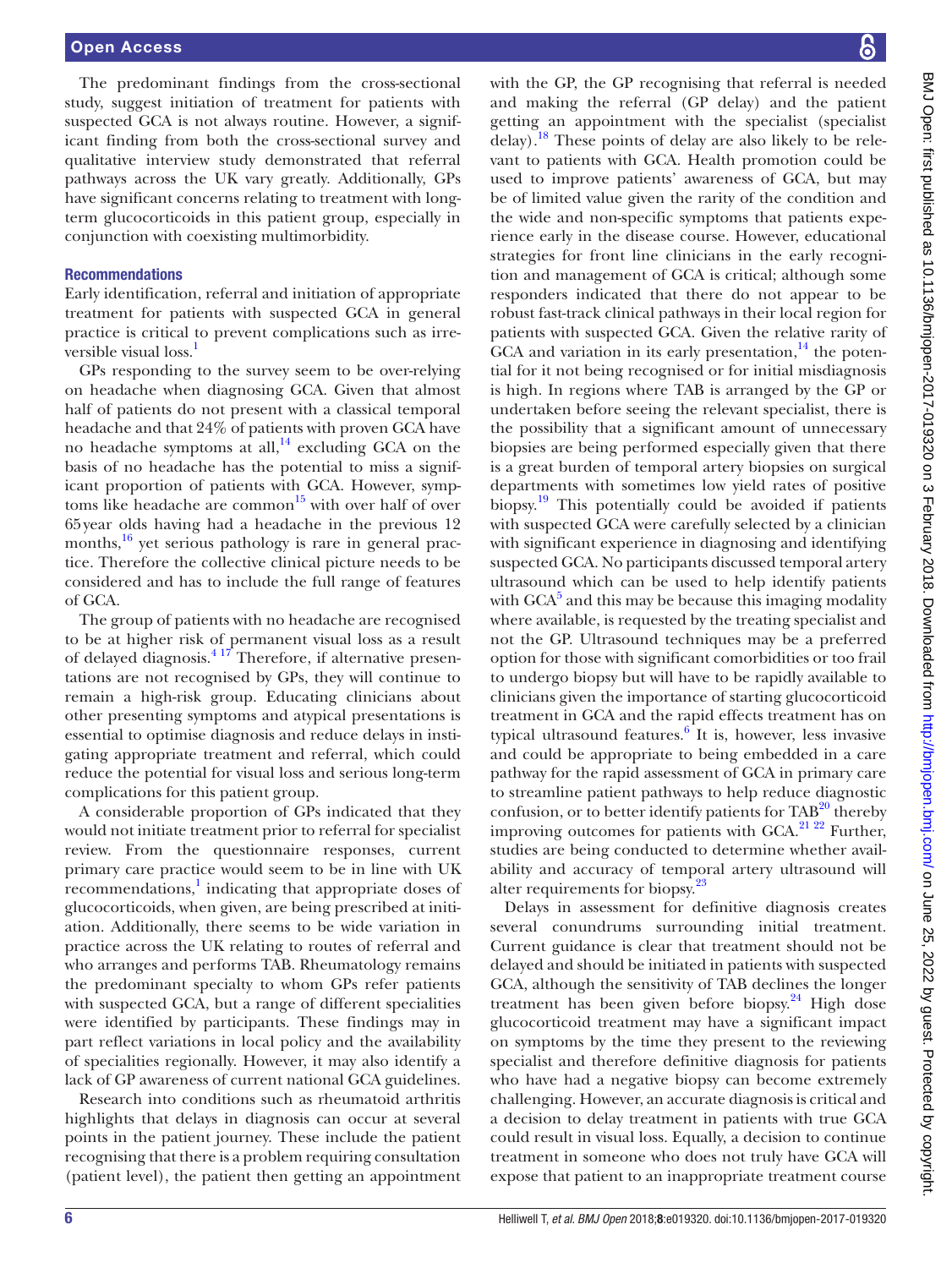(and therefore associated potential adverse effects) of glucocorticoids, as treatment often continues for many patients, despite a negative TAB.<sup>[24](#page-7-17)</sup>

Our quantitative data suggested that over one-third of participants would not initiate treatment prior to referral despite UK national guidance which advises the immediate initiation of high dose glucocorticoids.<sup>[1](#page-6-0)</sup> This represents an area where further education to encourage the immediate initiation of treatment could improve outcomes for patients with GCA. However, not initiating treatment may be in part due to variations in local or practice policy.

#### Strengths and limitations of this study

The predominant strength of this study is the use of a multimethods approach, which has allowed the identification of significant challenges relating to GCA management in primary care and subsequent in-depth exploration of those issues.

The main weakness in this study was the suboptimal response rate and therefore the potential lack of generalisability of our findings. However, a response rate of 25% is comparable to similar musculoskeletal GP surveys conducted in the same setting. $25$  Additionally, while low response rates may increase the possibility of bias, responder demographics of the questionnaire study relating to age, gender and GP role were comparable to national GP demographics.<sup>26</sup> The standard limitations of telephone interviews also apply in this study. While such interviews enabled participants to be interviewed from a wide geographical area and therefore generate rich data on differing local management policies, they may reduce rapport and non-verbal communication. However, the questions used in the topic guide were highly clinical and therefore the lack of rapport building or visual cues is unlikely to have significantly impacted on data quality, as participants were not revealing personal details. TH undertook all of the qualitative data analysis which potentially could impact on theme development due to personal preconceptions and misinterpretations. However, an inter-rater analysis was undertaken to ensure concordance of themes identified. This did not show any difference between raters. Finally, there is the potential for discrepancies between reported behaviour and actual behaviour, this is inherent in both survey and interview studies.

# **CONCLUSION**

An increased focus on education and awareness of GCA (given its rarity and the range of presenting features including more subtle features such as limb claudication, constitutional symptoms, vascular bruits, asymmetry of pulses and or blood pressure, anaemia<sup>[1](#page-6-0)</sup>) may aid better identification of patients with potential GCA. However, significant challenges around GCA remain in primary care, some of which need to be addressed in conjunction with specialist settings. National guidelines suggest that

GCA is a medical emergency and so treatment should not be delayed. However, as yet there are no UK national standardised fast-track referral/care pathways enabling rapid referral of patients suspected of having GCA yet fast-track pathways have been shown to potentially reduce the complication of sight loss in  $GCA<sup>21</sup>$  This study identifies wide variations in the way that patients are initially managed across the UK and therefore adopting standardised fast-track services for patients with suspected GCA could enable effective and accurate diagnosis and management and therefore improve outcomes for patients with GCA.

Acknowledgements We are grateful for the participation of all of the general practitioners who responded to the questionnaire and volunteered their precious time to participate in the telephone interviews. Special thanks go to Dr Antonia Middleditch and Dr Edward Jutsum for their help in interview and topic guide development. Acknowledgements are also given to the Research Institute for Primary Care and Health Sciences, Keele University and the professional services staff who supported the study.

Contributors Authors had access to all the study data, take responsibility for the accuracy of the analysis, and had authority over the manuscript and the decision to submit for publication. Guarantor of overall study integrity: TH and CDM. Study concept and design: TH, SM, SLH, JCR and CDM. Data collection and interpretation: TH, SM, SLH, JCR and CDM. Analyses: TH, SM, SLH, JCR and CDM. Manuscript preparation: TH, SM, SLH, JAP, JCR and CDM. Final approval of manuscript: TH, SM, SLH, JAP, JCR and CDM.

Funding This work was funded by an Arthritis Research UK Clinician Scientist Award awarded to CDM (19634). CDM is funded by the National Institute for Health Research (NIHR) Collaborations for Leadership in Applied Health Research and Care West Midlands, the NIHR School for Primary Care Research (SPCR) and an NIHR Research Professorship in General Practice (NIHR-RP-2014-04-026). TH is currently funded by an NIHR Clinical Lectureship in General Practice and was funded by an NIHR in practice fellowship and an NIHR School for Primary Care Research GP career progression award during the time that this research was undertaken. JAP is funded by a Launching Fellowship from the NIHR School for Primary Care Research.

Disclaimer The views expressed are those of the author(s) and not necessarily those of the NHS, the NIHR or the Department of Health.

Competing interests None declared.

Patient consent Obtained.

Ethics approval Ethical approval for both studies was granted by the Keele University Ethics Review Panel (qualitative study ERP178, survey ERP2206).

Provenance and peer review Not commissioned; externally peer reviewed.

Data sharing statement The datasets analysed during the current study may be available from the corresponding author on reasonable request.

Open Access This is an Open Access article distributed in accordance with the Creative Commons Attribution Non Commercial (CC BY-NC 4.0) license, which permits others to distribute, remix, adapt, build upon this work non-commercially, and license their derivative works on different terms, provided the original work is properly cited and the use is non-commercial. See: [http://creativecommons.org/](http://creativecommons.org/licenses/by-nc/4.0/) [licenses/by-nc/4.0/](http://creativecommons.org/licenses/by-nc/4.0/)

© Article author(s) (or their employer(s) unless otherwise stated in the text of the article) 2018. All rights reserved. No commercial use is permitted unless otherwise expressly granted.

# **REFERENCES**

- <span id="page-6-0"></span>1. Dasgupta B, Borg FA, Hassan N, *et al*. BSR and BHPR guidelines for the management of giant cell arteritis. *[Rheumatology](http://dx.doi.org/10.1093/rheumatology/keq039a)* 2010;49:1594–7.
- <span id="page-6-1"></span>2. Petri H, Nevitt A, Sarsour K, *et al*. Incidence of giant cell arteritis and characteristics of patients: data-driven analysis of comorbidities. *[Arthritis Care Res](http://dx.doi.org/10.1002/acr.22429)* 2015;67:390–5.
- <span id="page-6-2"></span>3. Barraclough K, Mallen CD, Helliwell T, *et al*. Diagnosis and management of giant cell arteritis. *[Br J Gen Pract](http://dx.doi.org/10.3399/bjgp12X649313)* 2012;62:329–30.